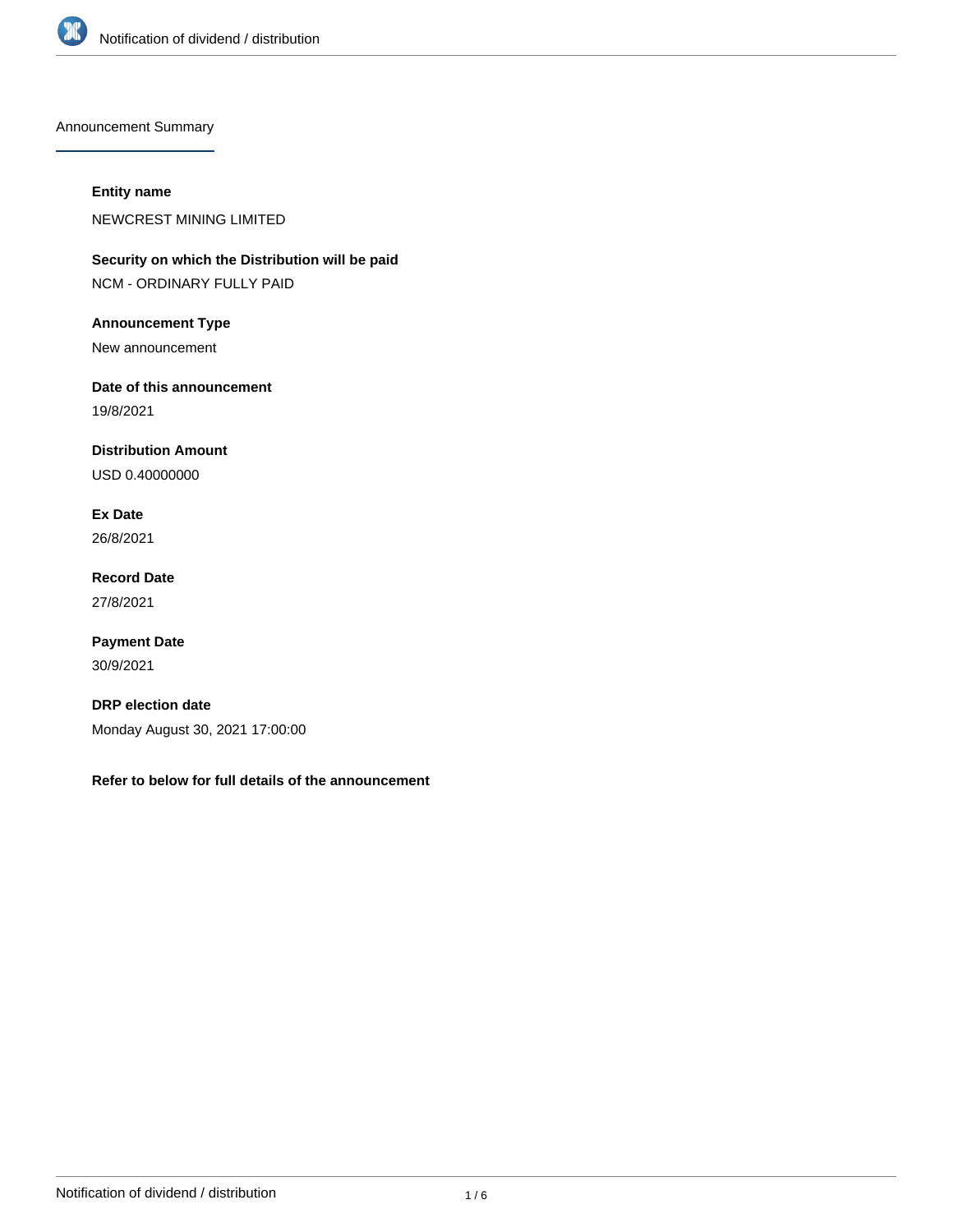

Announcement Details

Part 1 - Entity and announcement details

#### **1.1 Name of +Entity**

NEWCREST MINING LIMITED

**1.2 Registered Number Type** ABN

**Registration Number**

20005683625

**1.3 ASX issuer code** NCM

#### **1.4 The announcement is** New announcement

**1.5 Date of this announcement** 19/8/2021

**1.6 ASX +Security Code** NCM

**ASX +Security Description** ORDINARY FULLY PAID

Part 2A - All dividends/distributions basic details

**2A.1 Type of dividend/distribution C** Ordinary

**2A.2 The Dividend/distribution:** relates to a period of six months

**2A.3 The dividend/distribution relates to the financial reporting or payment period ending ended/ending (date)** 30/6/2021

**2A.4 +Record Date**

27/8/2021

**2A.5 Ex Date** 26/8/2021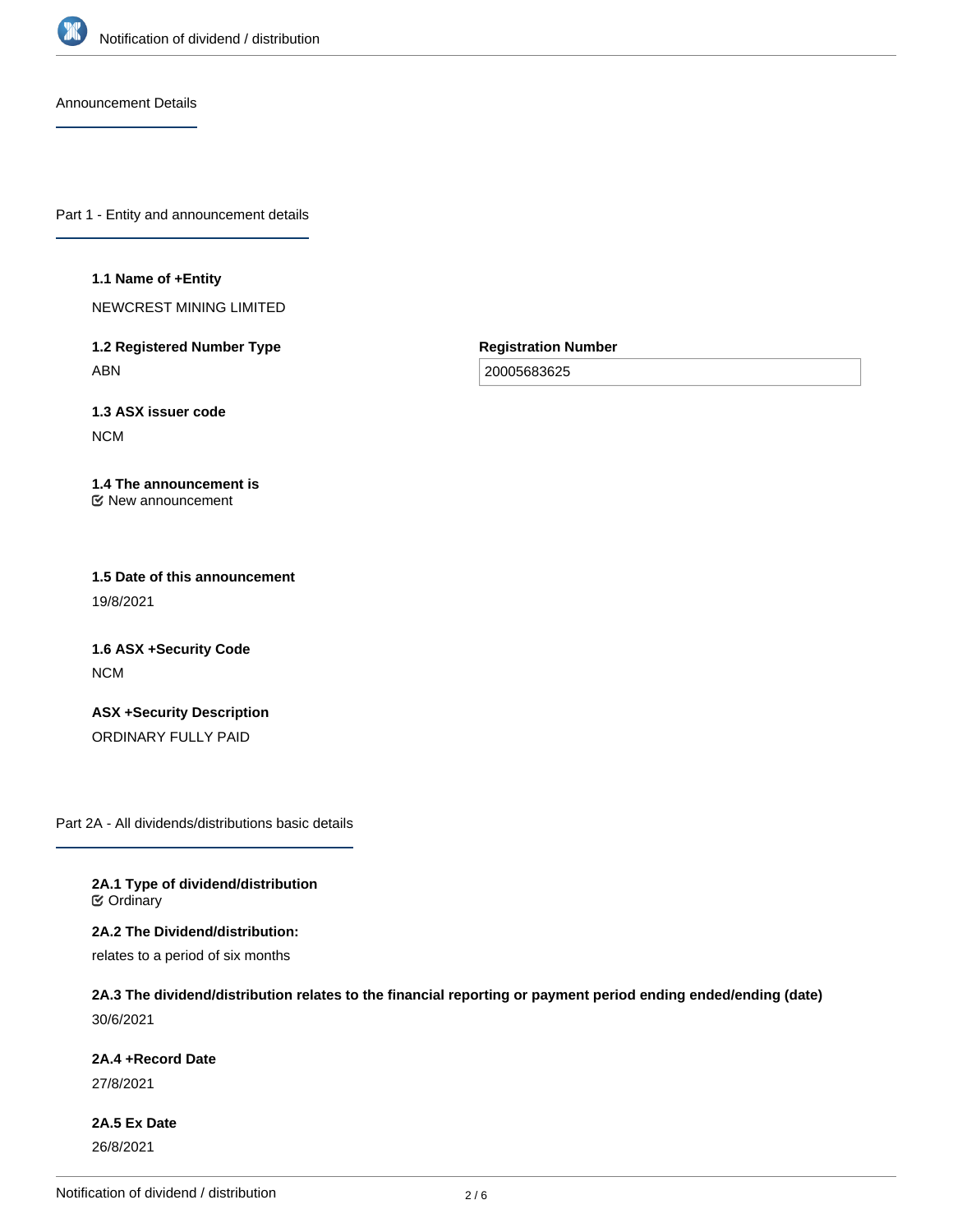## **2A.6 Payment Date**

30/9/2021

**2A.7 Are any of the below approvals required for the dividend/distribution before business day 0 of the timetable?**

- **Security holder approval**
- **Court approval**
- **Lodgement of court order with +ASIC**
- **ACCC approval**
- **FIRB approval**
- **Another approval/condition external to the entity required before business day 0 of the timetable for the dividend/distribution.**

No

**2A.8 Currency in which the dividend/distribution is made ("primary currency")**

USD - US Dollar

| 2A.9 Total dividend/distribution payment amount per |
|-----------------------------------------------------|
| +security (in primary currency) for all             |
| dividends/distributions notified in this form       |
| $110D - 10000000$                                   |

USD 0.40000000

**2A.9a AUD equivalent to total dividend/distribution amount per +security**

AUD

| 2A.9b If AUD equivalent not known, date for information Estimated or Actual? |                       |
|------------------------------------------------------------------------------|-----------------------|
| to be released                                                               | $\mathfrak{S}$ Actual |

30/8/2021

**2A.10 Does the entity have arrangements relating to the currency in which the dividend/distribution is paid to securityholders that it wishes to disclose to the market?** Yes

**2A.11 Does the entity have a securities plan for dividends/distributions on this +security?** We have a Dividend/Distribution Reinvestment Plan (DRP)

| 2A.11a If the +entity has a DRP, is the DRP applicable to 2A.11a(i) DRP Status in respect of this<br>this dividend/distribution? | dividend/distribution |
|----------------------------------------------------------------------------------------------------------------------------------|-----------------------|
| <b>M</b> Yes                                                                                                                     | Full DRP              |

**2A.12 Does the +entity have tax component information apart from franking?** No

Part 2B - Currency Information

**2B.1 Does the entity default to payment in certain currencies dependent upon certain attributes such as the banking instruction or registered address of the +securityholder? (For example NZD to residents of New Zealand and/or USD to residents of the U.S.A.).** Yes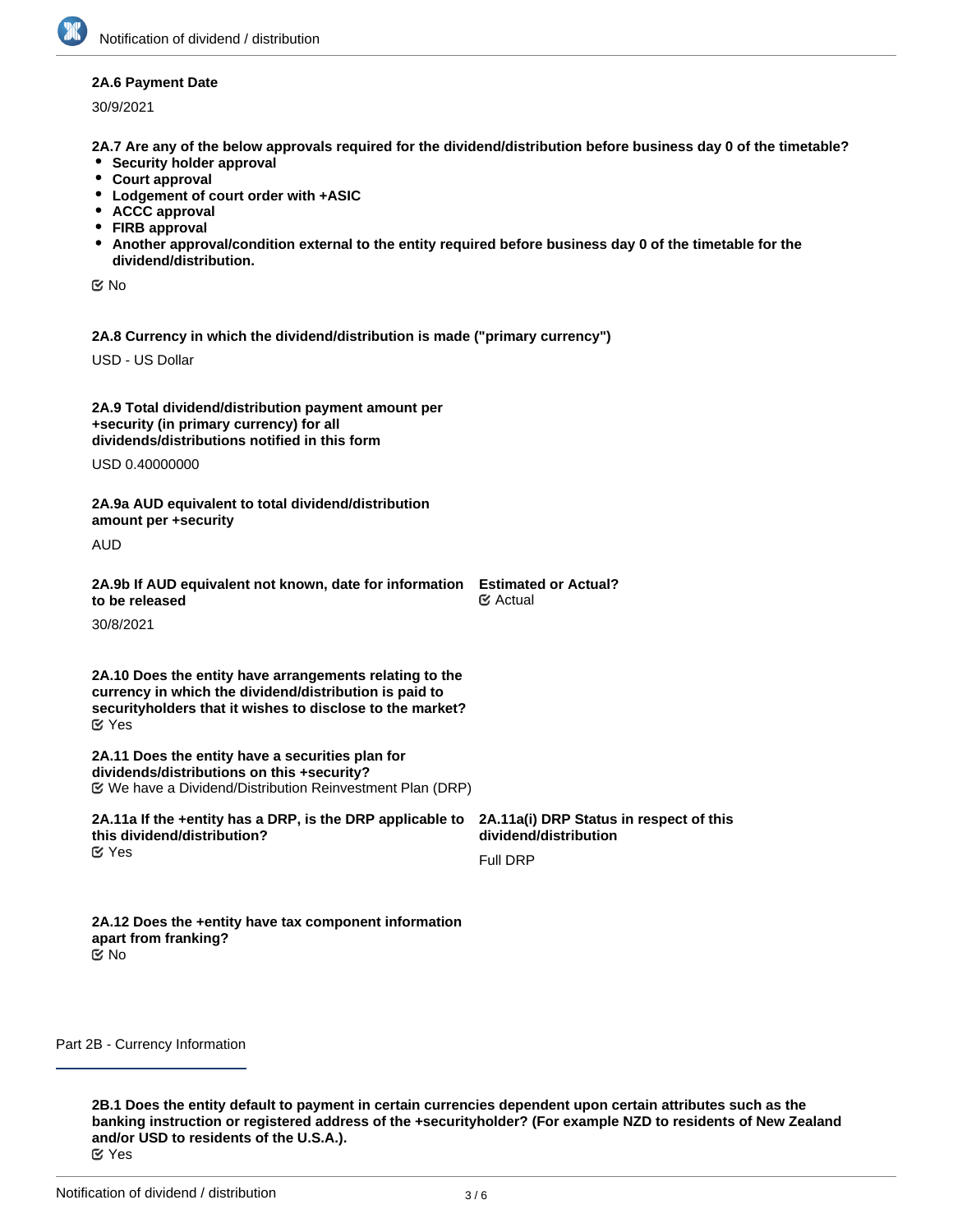# **2B.2 Please provide a description of your currency arrangements**

Newcrest Mining dividends are determined in US dollars. Shareholders will receive their dividends in Australian dollars unless:

(a) they have:

(i) nominated a PNG kina bank account domiciled in Papua New Guinea by 17:00 AEST, Monday, 30 August 2021 in which case they will receive their dividend in PNG kina; or

(ii) a registered address in Papua New Guinea and have not nominated an Australian dollar bank account domiciled in Australia or a US dollar bank account domiciled in the United States of America or a NZ dollar bank account domiciled in New Zealand by 17:00 AEST, Monday, 30 August 2021, in which case they will receive their dividend in PNG kina; or (b) they have nominated a US dollar bank account domiciled in the United States of America by 17:00 AEST, Monday, 30 August 2021, in which case they will receive their dividend in US dollars; or

(c) they have nominated a NZ dollar bank account domiciled in New Zealand by 17:00 AEST, Monday, 30 August 2021, in which case they will receive their dividend in NZ dollars.

Most shareholders will be able to update their details via the internet at <https://investorcentre.linkmarketservices.com.au> Shareholders with a holding valued at more than AUD50,000 (or AUD1,000,000 if held within a Link portfolio per instructions on Link's website) or who are unable to update their bank account details or their DRP election online must complete the relevant form(s) (available on Link's website) and return the completed form(s) to Link.

# **2B.2a Other currency/currencies in which the dividend/distribution will be paid:**

| Currency                 | Payment currency equivalent amount per security |
|--------------------------|-------------------------------------------------|
| AUD - Australian Dollar  | AUD                                             |
| PGK - Kina               | <b>PGK</b>                                      |
| NZD - New Zealand Dollar | <b>NZD</b>                                      |

## **2B.2b Please provide the exchange rates used for non-primary currency payments**

**2B.2c If payment currency equivalent and exchange rates not known, date for information to be released**

**Estimated or Actual?** Actual

30/8/2021

# **2B.3 Can the securityholder choose to receive a currency different to the currency they would receive under the default arrangements?**

Yes

# **2B.3a Please describe what choices are available to a securityholder to receive a currency different to the currency they would receive under the default arrangements**

Shareholders with a NZ dollar bank account domiciled in New Zealand can elect to receive their dividends by direct credit in NZ dollars; shareholders with a US dollar bank account domiciled in the United States of America can elect to receive their dividends by direct credit in US dollars; shareholders with a PNG kina bank account domiciled in Papua New Guinea can elect to receive their dividends by direct credit in PNG kina; or shareholders with a registered address in Papua New Guinea and an Australian dollar bank account domiciled in Australia can elect to receive their dividends by direct credit in Australian dollars.

## **2B.3b Date and time by which any document or communication relating to the above arrangements must be received in order to be effective for this dividend/distribution**

Monday August 30, 2021 17:00:00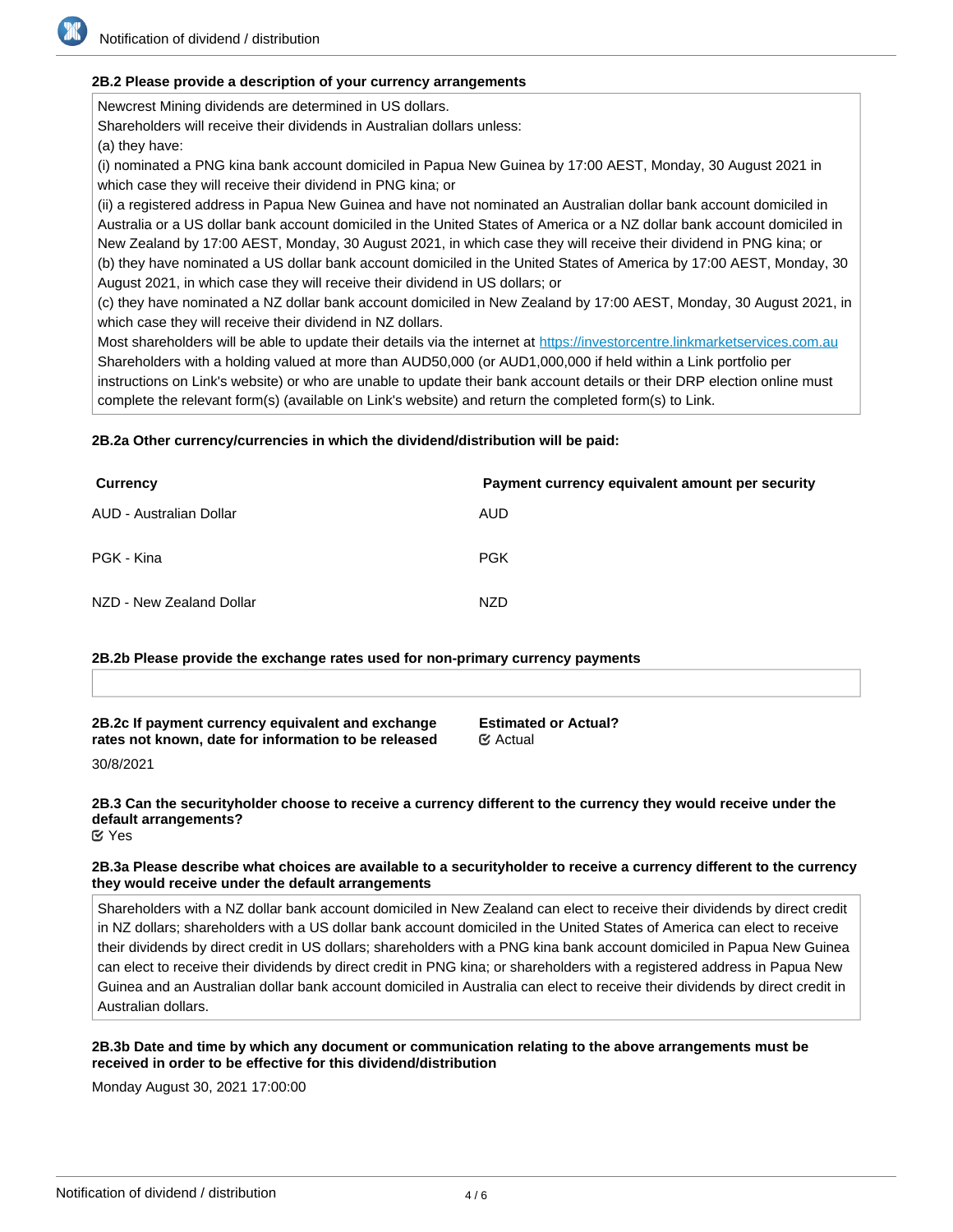

**2B.3c Please provide, or indicate where relevant forms can be obtained and how and where they must be lodged**

Most shareholders will be able to update their details via the internet at <https://investorcentre.linkmarketservices.com.au> Shareholders with a holding valued at more than AUD50,000 (or AUD1,000,000 if held within a Link portfolio per instructions on Link's website) or who are unable to update their bank account details or their DRP election online, must complete the relevant form(s) (available on Link's website) and return the completed form(s) to Link.

#### Part 3A - Ordinary dividend/distribution

| 3A.1 Is the ordinary dividend/distribution estimated at<br>this time?<br>$\alpha$ No                          | 3A.1a Ordinary dividend/distribution estimated amount<br>per +security<br><b>USD</b> |
|---------------------------------------------------------------------------------------------------------------|--------------------------------------------------------------------------------------|
| 3A.1b Ordinary Dividend/distribution amount per<br>security                                                   |                                                                                      |
| USD 0.40000000                                                                                                |                                                                                      |
| 3A.2 Is the ordinary dividend/distribution franked?<br>$\alpha$ Yes                                           | 3A.2a Is the ordinary dividend/distribution fully franked?<br>$\mathfrak{C}$ Yes     |
| 3A.3 Percentage of ordinary dividend/distribution that is<br>franked                                          | 3A.3a Applicable corporate tax rate for franking credit<br>(%)                       |
| 100.0000 %                                                                                                    | 30.0000 %                                                                            |
| 3A.4 Ordinary dividend/distribution franked amount per<br>+security                                           | 3A.5 Percentage amount of dividend which is unfranked<br>0.0000 %                    |
| USD 0.40000000                                                                                                |                                                                                      |
| 3A.6 Ordinary dividend/distribution unfranked amount<br>per +security excluding conduit foreign income amount |                                                                                      |
| USD 0.00000000                                                                                                |                                                                                      |
| 3A.7 Ordinary dividend/distribution conduit foreign<br>income amount per security                             |                                                                                      |
| USD 0.00000000                                                                                                |                                                                                      |

Part 4A - +Dividend reinvestment plan (DRP)

**4A.1 What is the default option if +security holders do not indicate whether they want to participate in the DRP?** Do not participate in DRP (i.e. cash payment)

| 4A.2 Last date and time for lodgement of election<br>notices to share registry under DRP | 4A.3 DRP discount rate<br>0.0000% |  |  |  |  |
|------------------------------------------------------------------------------------------|-----------------------------------|--|--|--|--|
| Monday August 30, 2021 17:00:00                                                          |                                   |  |  |  |  |
| 4A.4 Period of calculation of reinvestment price                                         |                                   |  |  |  |  |
| <b>Start Date</b>                                                                        | <b>End Date</b>                   |  |  |  |  |
| 31/8/2021                                                                                | 6/9/2021                          |  |  |  |  |